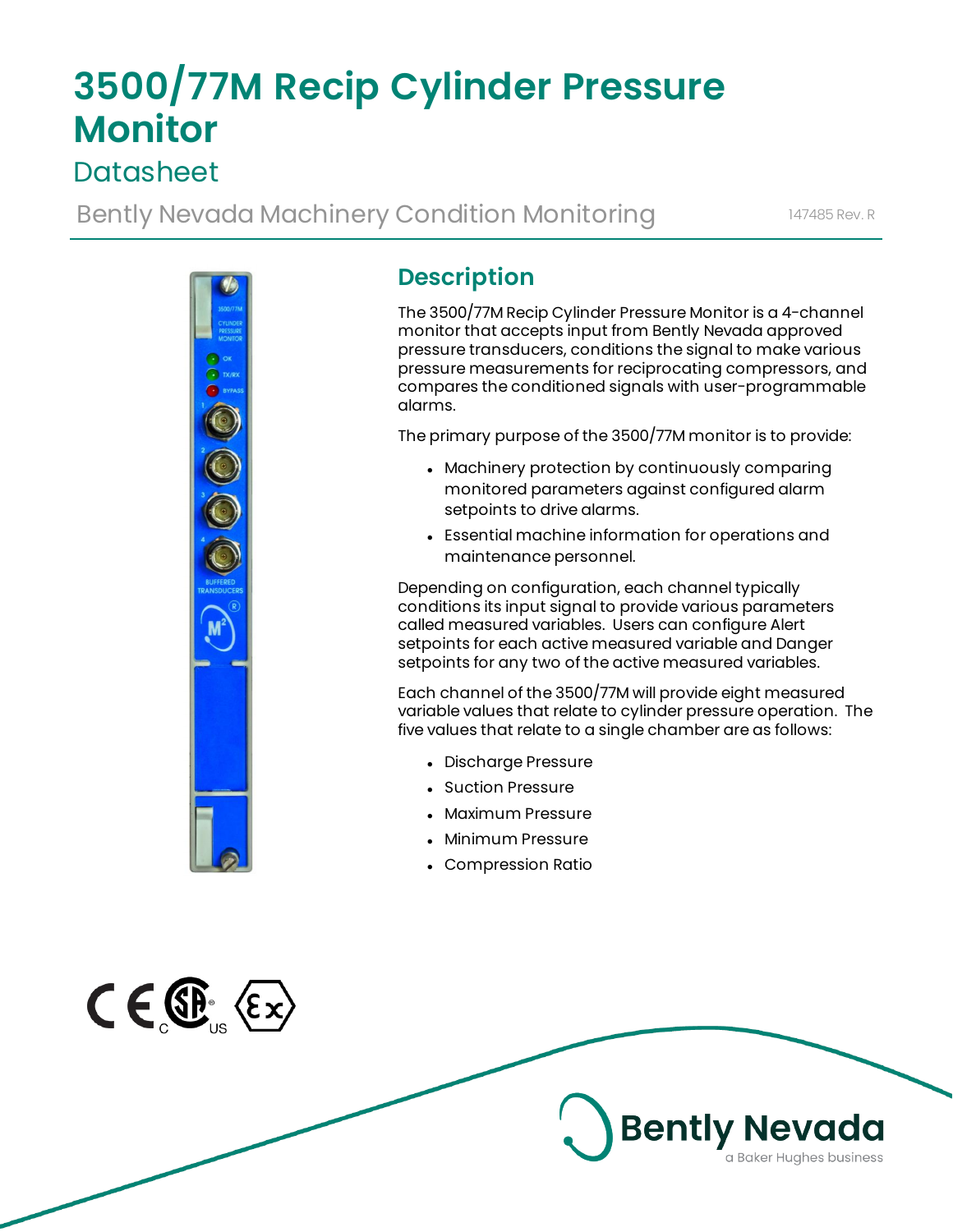Three measured variables combine one or more channel values with configured mechanical parameters to compute their value:

- Peak Rod Compression
- Peak Rod Tension
- Degree of Rod Reversal

For more information on the 3500/77M Recip Cylinder Pressure Monitor, refer to the User Guide (document 146282).



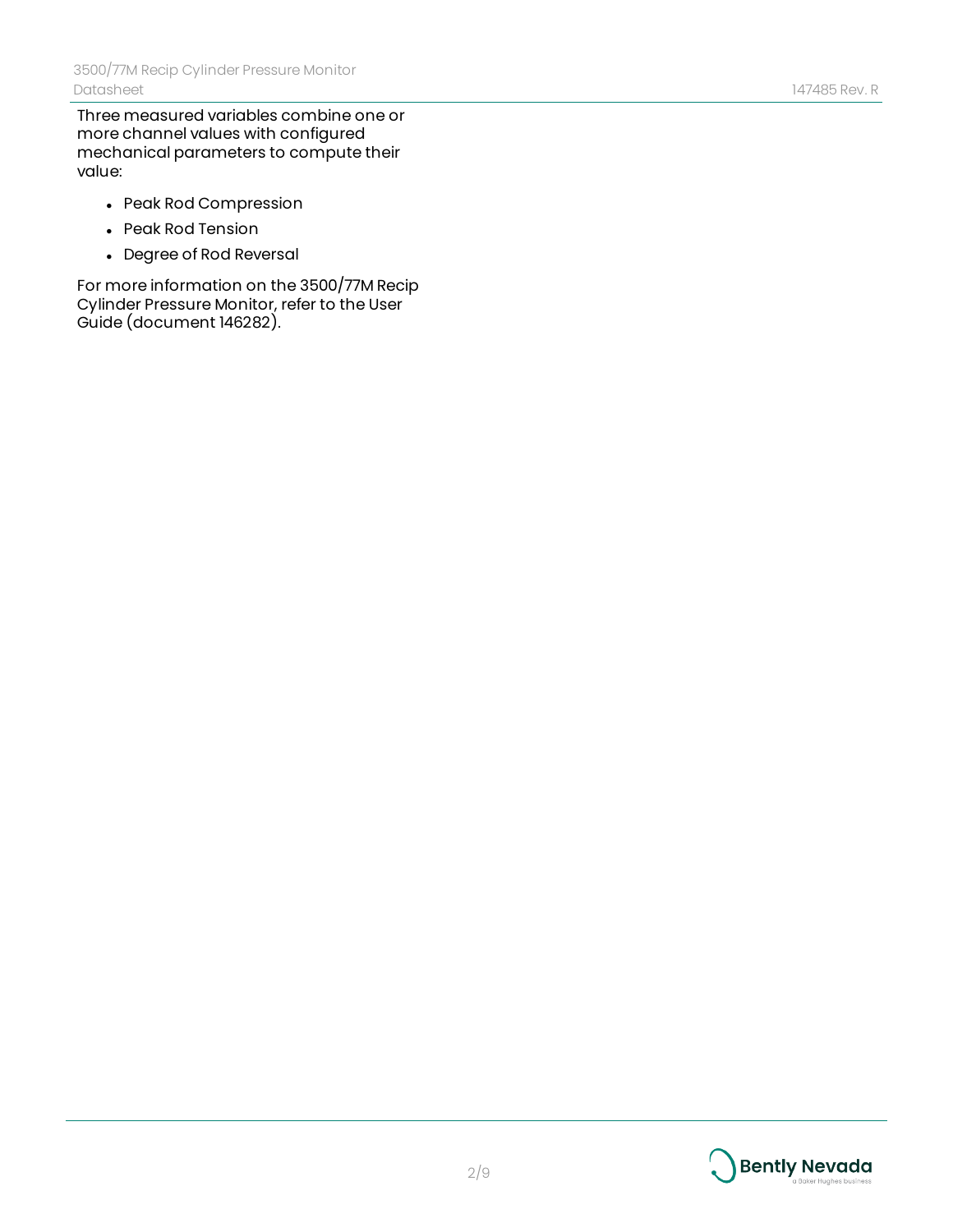# **Specifications**

#### **Inputs**

| Accepts 1 to 4 channels of Bently<br>Nevada approved positive voltage<br>3rd-party pressure transducers<br>$ $ (psia) |
|-----------------------------------------------------------------------------------------------------------------------|
|                                                                                                                       |
|                                                                                                                       |

#### **Scale Factor**

| ranget | 95,000 mV/psi for 100 psia |
|--------|----------------------------|
| ranget | 38,000 mV/psi for 250 psia |
| ranget | 19,000 mV/psi for 500 psia |
| ranget | 9,500 mV/psi for 1000 psia |
| ranget | 3,800 mV/psi for 2500 psia |
| ranget | 1,900 mV/psi for 5000 psia |
| ranget | 950 mV/psi for 10,000 psia |

†All pressure transducers will be  $\mathscr{E}$ supplied with scale factor specifications that include pressure/voltage values at two points. The above data assumes +0.5 Vdc at 0 psia and +10.0 Vdc at the full-range psia value.

### **Signal Conditioning**

| Frequency<br>Response | 0 to 5.5 kHz on all configured<br>pressure channels                                                                                                                                                                                                                             |
|-----------------------|---------------------------------------------------------------------------------------------------------------------------------------------------------------------------------------------------------------------------------------------------------------------------------|
| Pressure<br>Accuracy  | Within $\pm$ 0.5% of pressure transducer<br>full-range (9.5 volts: From +0.5 to<br>+10.0 volts) $\textcircled{a}$ +25°C (77° F)<br>Within $\pm$ 1.0% of pressure transducer<br>full-range (9.5 volts: From +0.5 to<br>+10.0 volts) over -30 °C to +65 °C (-<br>22 °F to 150 °F) |
|                       |                                                                                                                                                                                                                                                                                 |

### **Measured Variables**

| Cylinder<br>Pressure                                             | Discharge Pressure, Suction Pressure,<br>Maximum Pressure, Minimum<br>Pressure, Compression Ratio, Peak<br>Rod Compression, Peak Rod Tension,<br>Degree of Rod Reversal |  |
|------------------------------------------------------------------|-------------------------------------------------------------------------------------------------------------------------------------------------------------------------|--|
| <b>Input Impedance</b>                                           |                                                                                                                                                                         |  |
| Internal/<br>External<br>Termination<br>Cylinder<br>Pressure I/O | 50 kO                                                                                                                                                                   |  |
|                                                                  |                                                                                                                                                                         |  |

| Power                    | 7.8 watts with transducer supplies at |
|--------------------------|---------------------------------------|
| Consumption   full load. |                                       |

#### **Outputs**

| <b>Front Panel LEDs</b>               |                                                                                                                           |
|---------------------------------------|---------------------------------------------------------------------------------------------------------------------------|
| OK LED                                | Indicates when the 3500/77M<br>is operating properly.                                                                     |
| TX/RX LED                             | Indicates when the 3500/77M<br>is communicating with other<br>modules in the 3500 rack.                                   |
| <b>Bypass LED</b>                     | Indicates when the 3500/77M<br>is in Bypass Mode.                                                                         |
| <b>Buffered Transducer</b><br>Outputs | The front of each monitor has<br>one coaxial connector for<br>each channel. Each connector<br>is short-circuit protected. |
|                                       |                                                                                                                           |
| The Buffered Transducer Outputs on    |                                                                                                                           |



| Output Impedance $ 550 \Omega$    |                                                                          |
|-----------------------------------|--------------------------------------------------------------------------|
| <b>Transducer Power</b><br>Supply | $+23.0 \pm 0.8$ Vdc with 24.5 ma<br>current limiting on each<br>channel. |

### **Environmental Limits**

| <b>Operating Temperature</b>                                                        |                                               |
|-------------------------------------------------------------------------------------|-----------------------------------------------|
| When used with<br>Internal/External<br>Termination Cylinder<br>Pressure I/O Module: | $-30$ °C to $+65$ °C<br>$(-22 °F to +150 °F)$ |
|                                                                                     | $-40$ °C to +85 °C                            |
| Storage Temperature                                                                 | $(-40 °F to +185 °F)$                         |
| Humidity                                                                            | 95%, non-condensing                           |

### **Physical**

| <b>Monitor Module</b>                  |                                                           |
|----------------------------------------|-----------------------------------------------------------|
| Dimensions (Height x<br>Width x Depth) | 241.3 mm x 24.4 mm x 241.8<br>mm                          |
|                                        | $(9.50 \text{ in } x 0.96 \text{ in } x 9.52 \text{ in})$ |
| Weight                                 | $0.91$ kg $(2.0$ lb.)                                     |
| I/O Modules                            |                                                           |
| Dimensions (Height x<br>Width x Depth) | 241.3 mm x 24.4 mm x 99.1<br>mm                           |

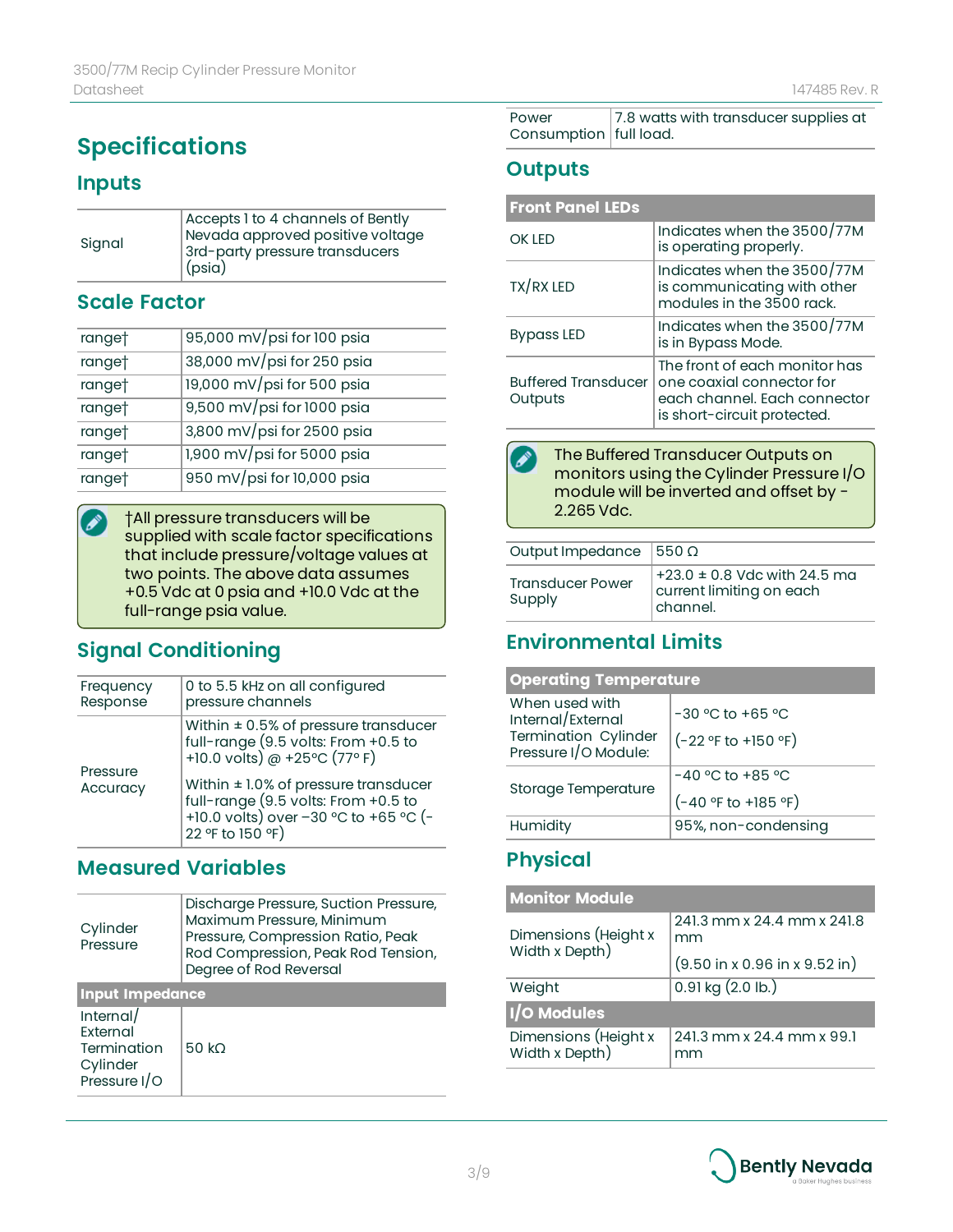|                                | $(9.50 \text{ in } x 0.96 \text{ in } x 3.90 \text{ in})$ |  |
|--------------------------------|-----------------------------------------------------------|--|
| Weight                         | $0.20$ kg $(0.44$ lb.)                                    |  |
| <b>Rack Space Requirements</b> |                                                           |  |
| <b>Monitor Module</b>          | 1 full-height front slot                                  |  |
| I/O Modules                    | 1 full-height rear slot                                   |  |

### **Compliance and Certifications**

#### **FCC**

This device complies with part 15 of the FCC Rules. Operation is subject to the following two conditions:

- This device may not cause harmful interference.
- This device must accept any interference received, including interference that may cause undesired operation.

#### **EMC**

European Community Directive:

EMC Directive 2014/30/EU

Standards:

EN 61000-6-2 Immunity for Industrial Environments

EN 61000-6-4 Emissions for Industrial Environments

### **Electrical Safety**

European Community Directive:

LV Directive 2014/35/EU

Standards:

EN 61010-1

#### **RoHS**

European Community Directive:

RoHS Directive 2011/65/EU

#### **Maritime**

ABS - Marine and Offshore Applications

DNV GL Rules for Classification – Ships, Offshore Units, and High Speed and Light Craft

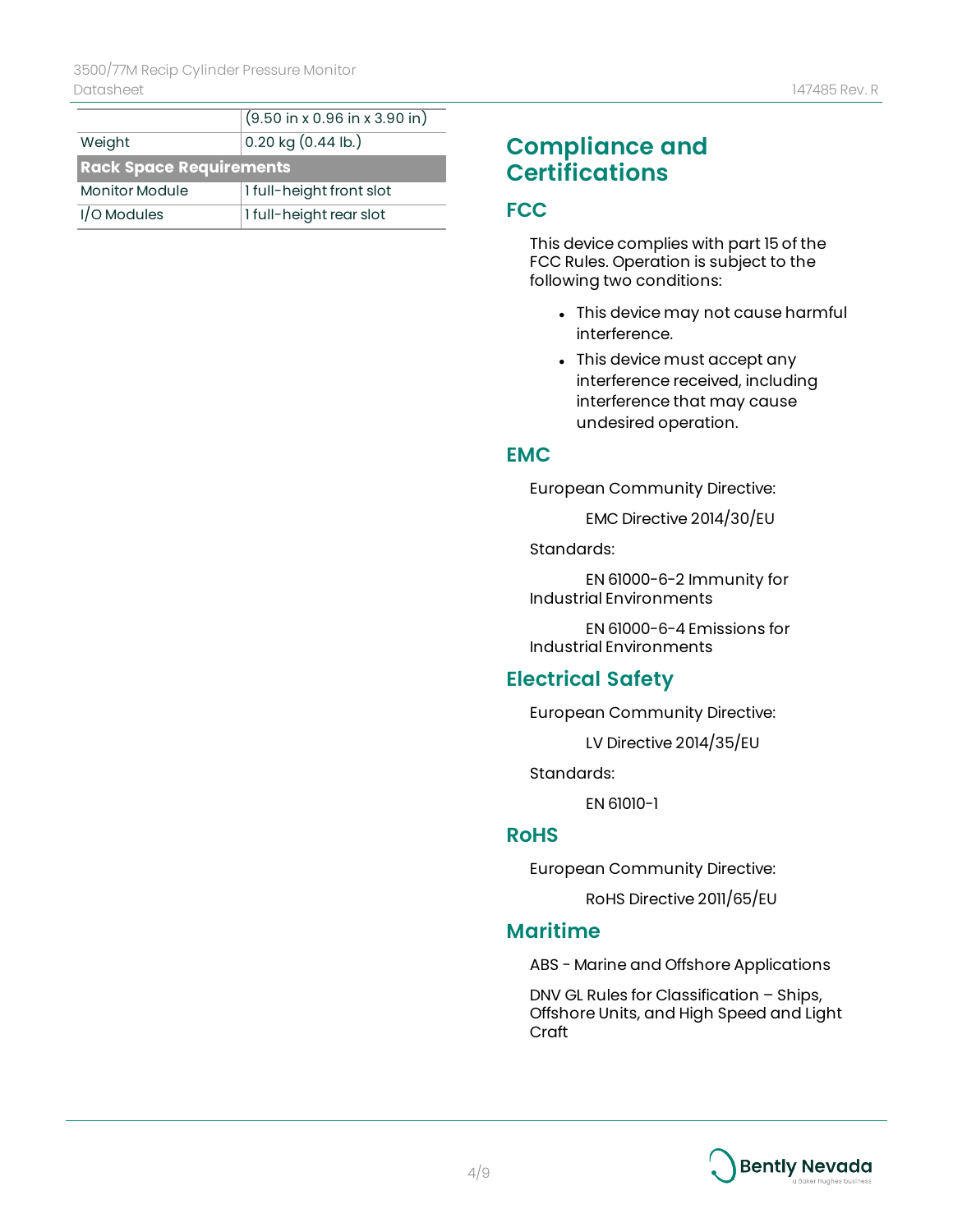# **Hazardous Area Approvals**



For the detailed listing of country and product specific approvals, refer to the *Approvals Quick Reference Guide* (108M1756) available from [Bently.com.](http://www.bently.com/)

## **CSA/NRTL/C**

Class I, Zone 2: AEx/Ex nA nC ic IIC T4 Gc; Class I, Zone 2: AEx/Ex ec nC ic IIC T4 Gc; Class I, Division 2, Groups A, B, C, and D;

T4 @ Ta= -20˚C to +65˚C (-4˚F to +149˚F) When installed per drawing 149243 or 149244.

# **ATEX/IECEx**

 $\langle \epsilon_{\text{y}} \rangle_{\text{II} 3 \text{G}}$ 

Ex nA nC ic IIC T4 Gc Ex ec nC ic IIC T4/T5 Gc

T4 @ Ta= -20˚C to +65˚C  $(-4^{\circ}$ F to  $+149^{\circ}$ F) When installed per drawing 149243 or 149244.

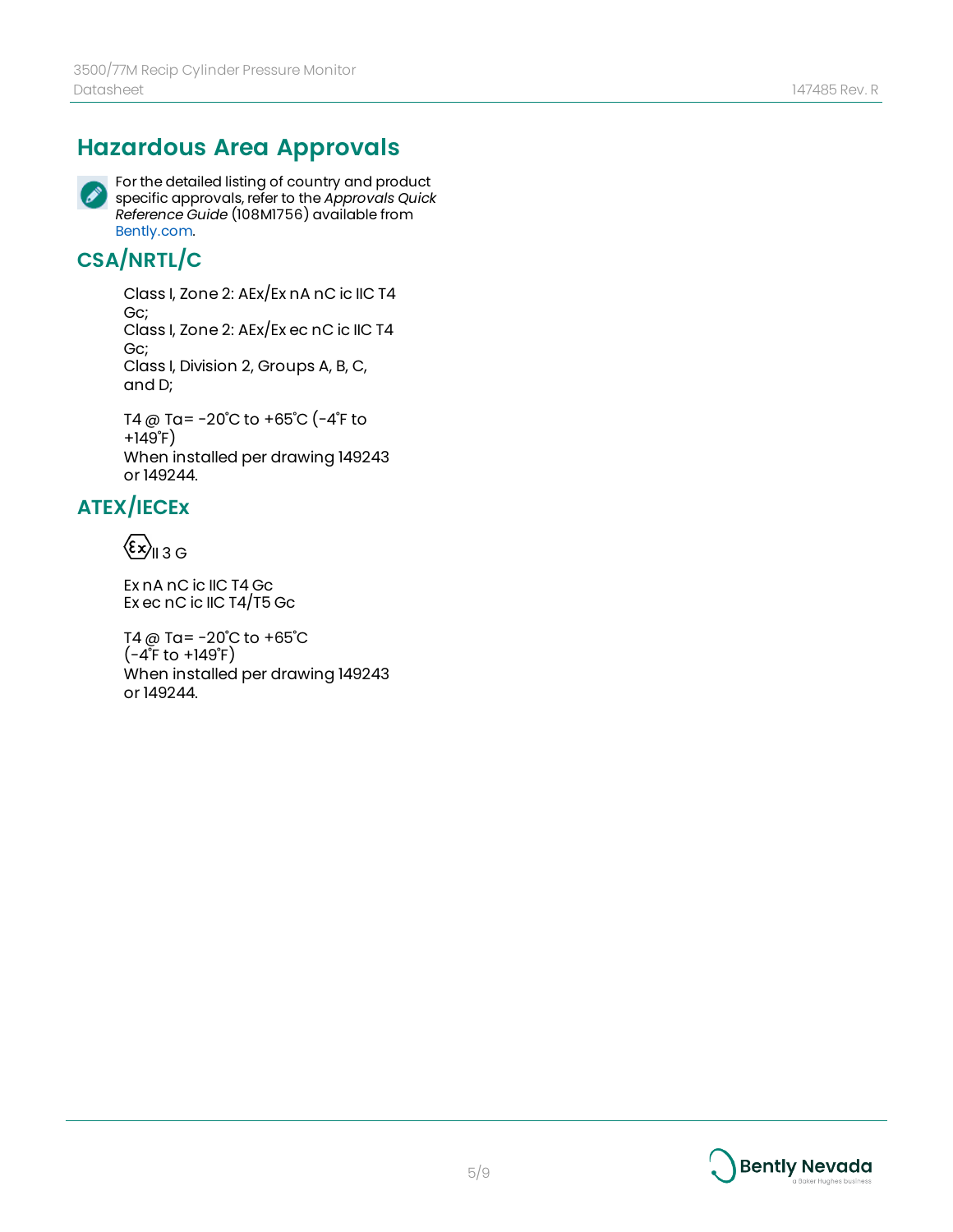# **Ordering Considerations**

#### **General**

The 3500/77M Module requires the following (or later) firmware and software revisions:

- 3500/77M Module Firmware Revision L
- $\cdot$  3500/01 Software Version 3.00
- $\cdot$  3500/02 Software Version 2.30
- $\cdot$  3500/03 Software Version 1.30

External Termination Blocks cannot be used with Internal Termination I/O Modules.

When ordering I/O Modules with External Terminations, the External Termination Blocks and Cables must be ordered separately.

The lower limit for machine speed is 60 RPM in the standard product. For machine speeds down to 30 RPM, modification 135M8200-01 is required.

# **Ordering Information**



For the detailed listing of country and product specific approvals, refer to the *Approvals Quick Reference Guide* (108M1756) available from [Bently.com.](http://www.bently.com/)

### **Cylinder Pressure Monitor**

#### **3500/77M-AA-BB**

| A: I/O Module Type               |                                                      |  |
|----------------------------------|------------------------------------------------------|--|
| 0 <sub>3</sub>                   | Cylinder Pressure I/O with Internal<br>Terminations. |  |
| $0\,4$                           | Cylinder Pressure I/O with External<br>Terminations  |  |
| <b>B: Agency Approval Option</b> |                                                      |  |
| 0 O                              | <b>None</b>                                          |  |
| 0 I                              | CSA/NRTL/C                                           |  |
| 0 <sub>2</sub>                   | ATEX/IECEX/CSA                                       |  |

### **External Termination Blocks**

| Part<br><b>Number</b> | <b>Description</b>                                                                 |
|-----------------------|------------------------------------------------------------------------------------|
|                       | 125808-10 Cylinder Pressure External Termination<br>Block (Euro Style connectors). |
| 128015-10             | Cylinder Pressure External Termination<br>Block (Terminal Strip connectors).       |

### **Cable**

#### **3500 Transducer Signal to External Termination Block Cable**

#### **129525-AAAA-BB**

| <b>A: Cable Length</b>          |                        |
|---------------------------------|------------------------|
| 0005                            | 5 feet (1.5 metres)    |
| 0007                            | 7 feet (2.1 metres)    |
| 0010                            | 10 feet (3 metres)     |
| 0025                            | 25 feet (7.5 metres)   |
| 0050                            | 50 feet (15 metres)    |
| 0100                            | 100 feet (30.5 metres) |
| <b>B: Assembly Instructions</b> |                        |
| 0 <sub>1</sub>                  | Not Assembled          |
| 0 <sub>2</sub>                  | Assembled              |

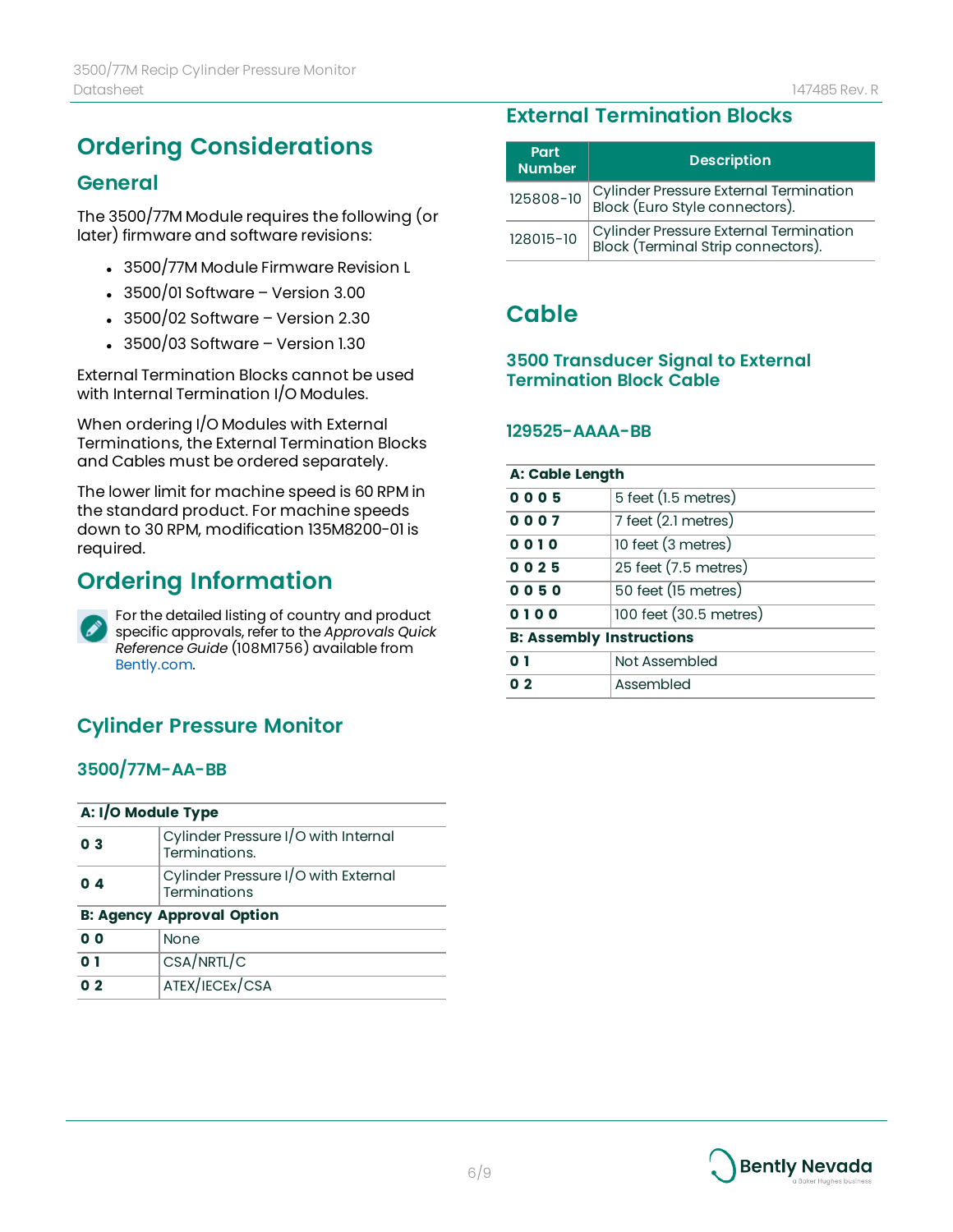# **Spares and Accessories**

| <b>Part Number</b> | <b>Description</b>                                                                                                                         |
|--------------------|--------------------------------------------------------------------------------------------------------------------------------------------|
| 176449-07          | 3500/77M Cylinder Pressure Monitor.                                                                                                        |
| 143729-01          | Cylinder Pressure I/O Module with<br>Internal Terminations for Bently<br><b>Approved Third Party Pressure</b><br><b>Transducers</b>        |
| 143737-01          | Cylinder Pressure I/O Module with<br><b>External Terminations for Bently</b><br><b>Approved Third Party Pressure</b><br><b>Transducers</b> |
| 00580434           | Internal I/O Module connector<br>header, Euro Style, 8 pin. Used on I/O<br>modules 143729-01.                                              |
| 00580441           | Internal I/O Module connector<br>header, Euro Style, 3 pin. Used on I/O<br>modules 143729-01.                                              |
| 146973-01          | Recip Multi-Event Wheel Kit                                                                                                                |
| 145732-01          | Recip Multi-Event Wheel                                                                                                                    |
| 146622-01          | Recip Multi-Event Wheel Stud                                                                                                               |
| 165855-XX          | Recip Cylinder Pressure Transducer<br>(See 165855 data sheet)                                                                              |
| 283615             | MTL 7796+ External Barrier (See Field<br>Wiring Dwg 147729)(022000812 MTL<br>796(+) External Barrier is<br>discontinued)                   |
| 115M1270-XX        | Custom Band Type, dual track                                                                                                               |
| 114M1640-XX        | Custom Band Type, single track                                                                                                             |
| 111M8664-01        | Installation manual for the band<br>type                                                                                                   |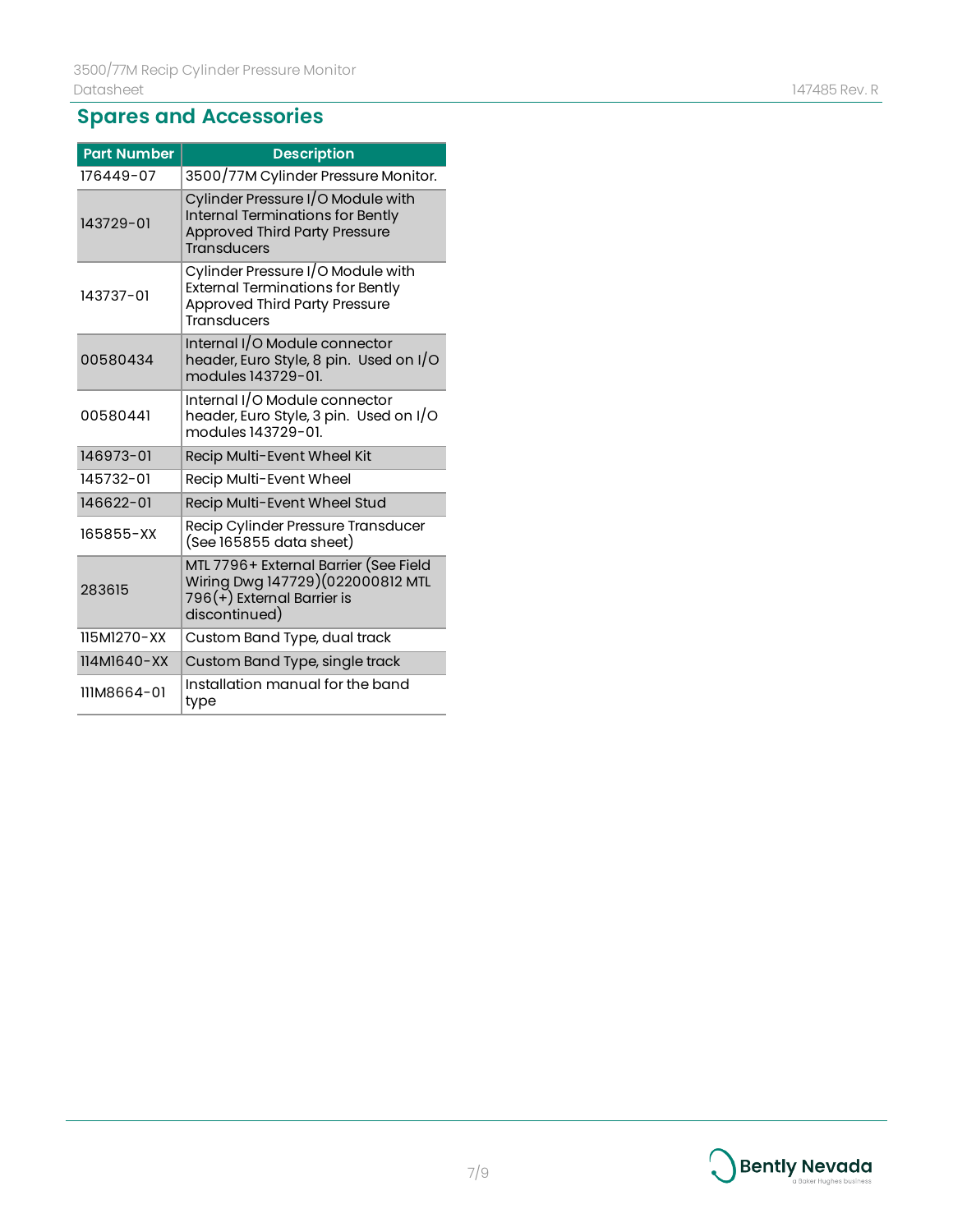# **Graphs and Figures**



- 1. Main 3500/77M Cylinder Pressure Monitor Module (front view).
- 2. Status LEDs.
- 3. Buffered transducer outputs. These provide an unfiltered output for each of the four transducers. All are short circuit protected.
- 4. I/O module rear views.
- 5. Cylinder Pressure I/O Module, Internal Termination.
- 6. Cylinder Pressure I/O Module, External Termination.

#### **Figure 1: 3500/77M Front and Rear View**